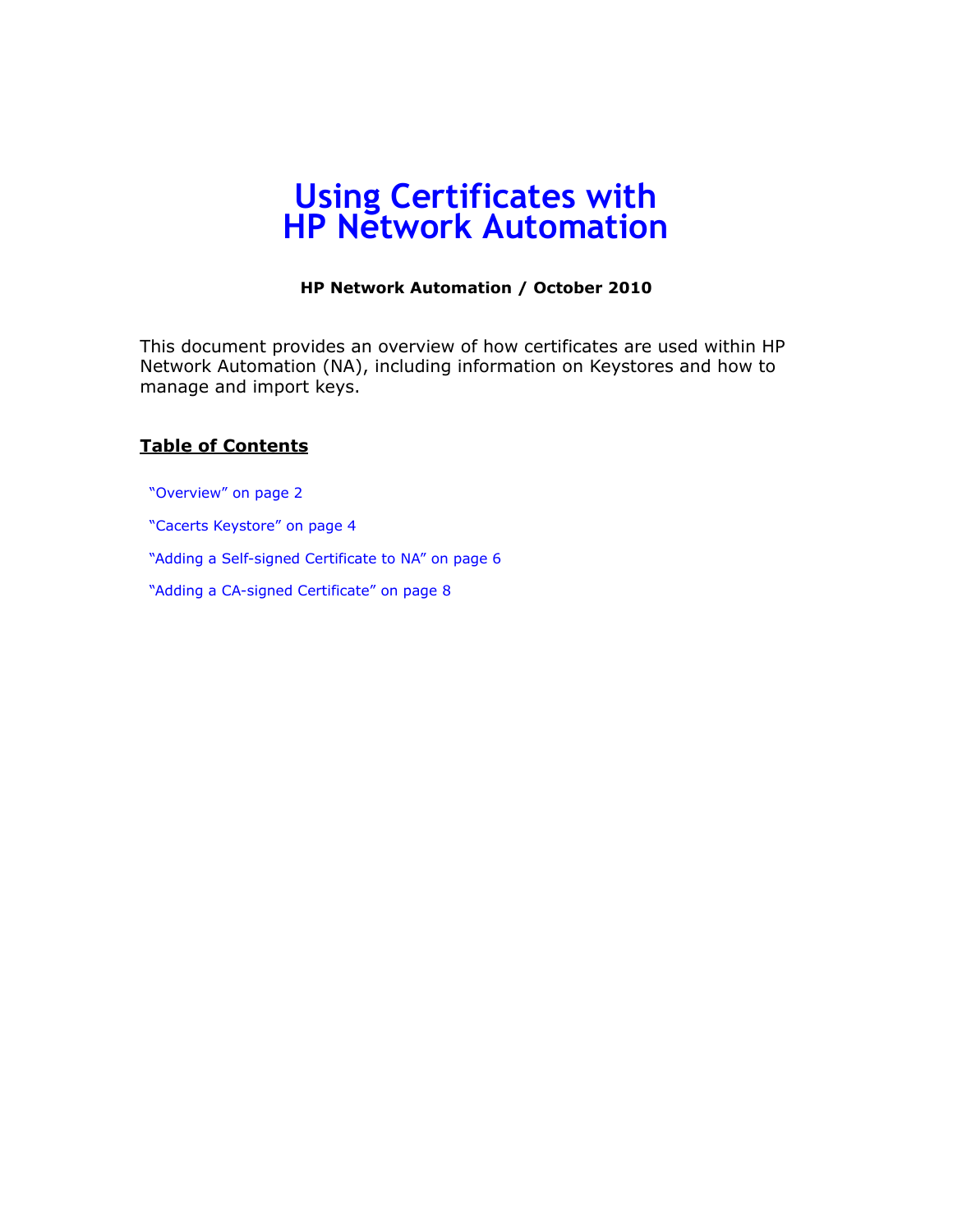## <span id="page-1-0"></span>**Overview**

A Keystore is a store for keys and trusted certificate entries. Within a NA Core installation, there are two Keystores:

- *<install-dir>/jre/lib/security/cacerts*
- *<install dir>/server/ext/jboss/server/default/conf/na.keystore*

The NA Keystore stores all certificates to be used with the Tomcat server. This is the Keystore that you initially control when importing a third-party, CAsigned certificate or creating your own self-signed certificate.

When adding a certificate to NA, be sure to adjust all paths accordingly, depending on your install location and operating system. For example:

[root@hostname root]# export PATH=\$PATH: <install-dir>/jre/bin/

In addition, make sure you are using the correct version of Keytool, otherwise, use *<install-dir>/jre/bin/keytool*.

**Note:** Some operating systems, such as RH EL 5, include a Keytool. However, if the version does not match the NA version, you will receive an error message.

The following Keytool command lists the contents:

```
keytool -list -keystore <install-dir>/server/ext/jboss/server/
default/conf/na.keystore
```
You will be prompted for the password. In this case, the password is sentinel, for example:

Enter keystore password: sentinel Keystore type: JKS Keystore provider: SUN

You will see the following output:

```
Your keystore contains 1 entry sentinel, Aug 14, 2009,
PrivateKeyEntry,sentinel, Jun 10, 2010, keyEntry,
Certificate fingerprint (MD5): 
65:94:D1:A0:44:84:E2:69:A4:23:DC:B9:5E:EB:91:A8
```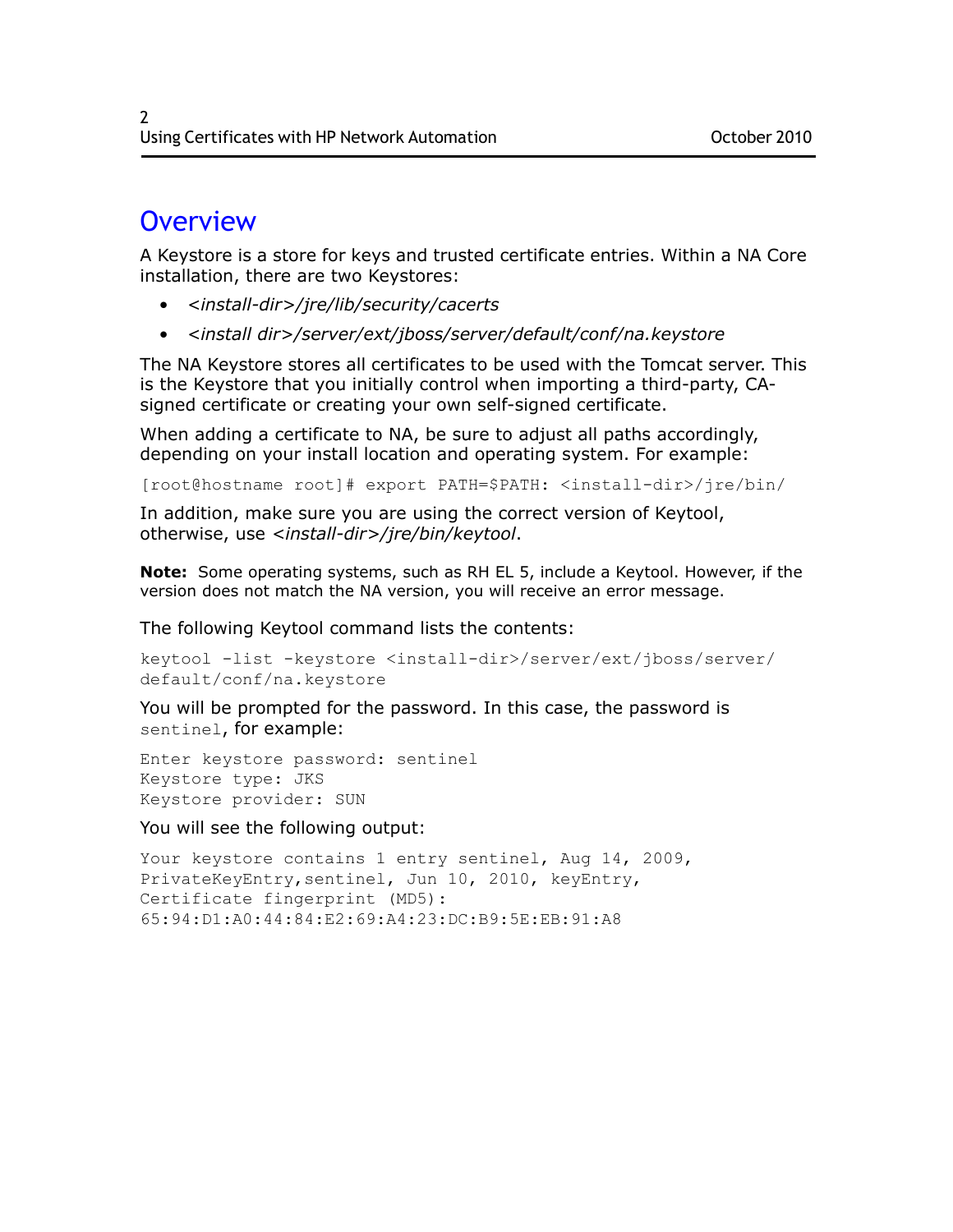You can obtain more information on the single key entry by using the  $-v$ (verbose) switch, for example:

```
[root@hostname root]# keytool -list -v -keystore <install-dir>/
server/ext/jboss/server/default/conf/na.keystore
```
Enter keystore password: sentinel Keystore type: JKS Keystore provider: SUN

You will see the following output:

```
Your keystore contains 1 entry
Alias name: sentinel
Creation date: Jun 10, 2010
Entry type: keyEntry
Certificate chain length: 1
Certificate[1]:
Owner: CN=localhost, OU=Hewlett Packard Company, O=Hewlett Packard 
Company, L=Palo Alto, ST=CA, C=US
Issuer: CN=localhost, OU=Hewlett Packard Company, O=Hewlett 
Packard Company, L=Palo Alto, ST=CA, C=US
Serial number: 484e9d84
Valid from: Tue Jun 10 08:28:04 PDT 2010 until: Fri Jun 08 
08:28:04 PDT 2020
Certificate fingerprints:
   MD5: 65:94:D1:A0:44:84:E2:69:A4:23:DC:B9:5E:EB:91:A8
   SHA1:
05:DE:DC:68:58:45:CA:EA:88:FF:16:05:E7:65:A9:5B:23:29:D7:65
   Signature algorithm name: SHA1withRSA
   Version: 3
**************************************************
*******************************************************
```
This is the same certificate that you will see when connecting to a NA Core via the NA Web UI.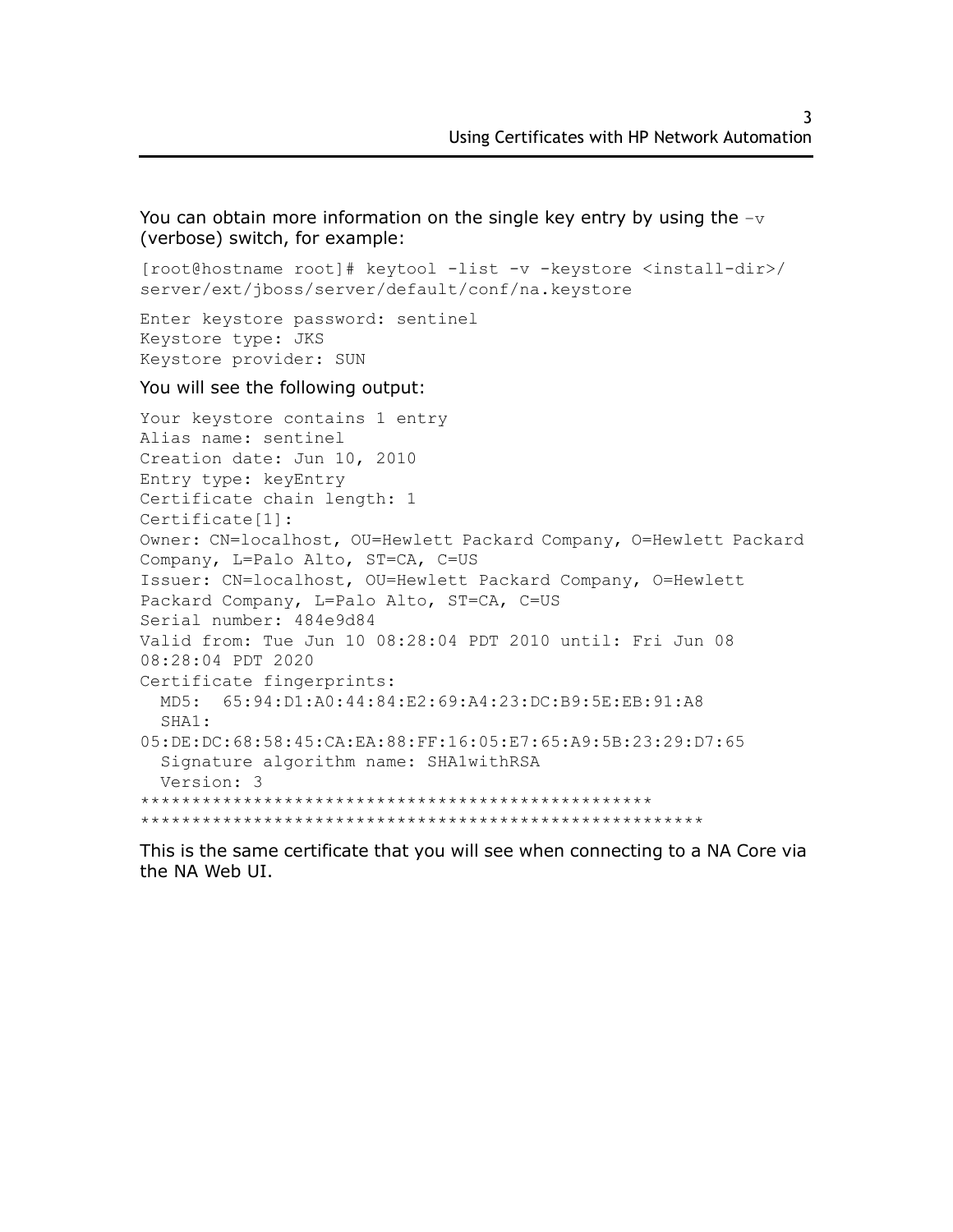### <span id="page-3-0"></span>Cacerts Keystore

The Cacerts Keystore contains the keys used by the NA Core's JRE to set up SSL communications with external entities.

The Keytool Utility manipulates Keystores. You can list the contents of a Keystore using the keytool command. You can also add the location of the NA Core's Java binaries to your environment. As a result, Keytool can be run without entering the path.

To run Keytool to examine the Cacerts Keystore, enter:

```
[root@hostname root]# keytool -list -keystore <install-dir>/jre/
lib/security/cacerts
```
You are prompted for the Keystore password (which is left blank for listing contents and *changeit* for importing). You should see the following output:

```
Enter keystore password:
****************** WARNING WARNING WARNING *****************
* The integrity of the information stored in your keystore *
* has NOT been verified! In order to verify its integrity, *
* you must provide your keystore password. *
***************** WARNING WARNING WARNING *****************
Keystore type: JKS
Keystore provider: SUN
Your keystore contains 11 entries
thawtepersonalfreemailca, Feb 12, 1999, trustedCertEntry,
Certificate fingerprint (MD5):
1E:74:C3:86:3C:0C:35:C5:3E:C2:7F:EF:3C:AA:3C:D9
thawtepersonalbasicca, Feb 12, 1999, trustedCertEntry,
Certificate fingerprint (MD5): 
E6:0B:D2:C9:CA:2D:88:DB:1A:71:0E:4B:78:EB:02:41
verisignclass3ca, Jun 29, 1998, trustedCertEntry,
Certificate fingerprint (MD5): 
78:2A:02:DF:DB:2E:14:D5:A7:5F:0A:DF:B6:8E:9C:5D
thawteserverca, Feb 12, 1999, trustedCertEntry,
Certificate fingerprint (MD5): 
C5:70:C4:A2:ED:53:78:0C:C8:10:53:81:64:CB:D0:1D
thawtepersonalpremiumca, Feb 12, 1999, trustedCertEntry,
Certificate fingerprint (MD5):
```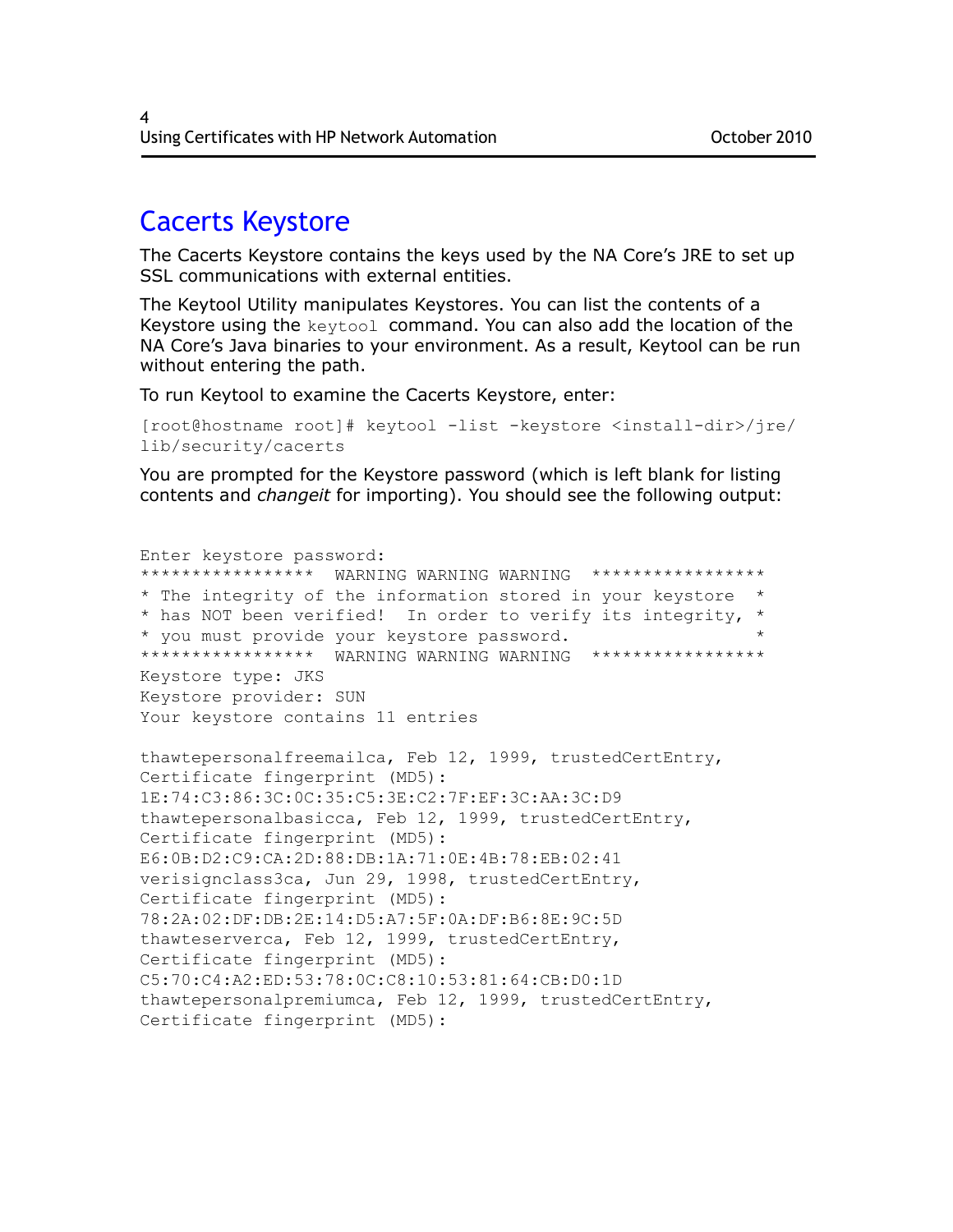```
3A:B2:DE:22:9A:20:93:49:F9:ED:C8:D2:8A:E7:68:0D
verisignclass4ca, Jun 29, 1998, trustedCertEntry,
Certificate fingerprint (MD5): 
1B:D1:AD:17:8B:7F:22:13:24:F5:26:E2:5D:4E:B9:10
sentinel, Aug 14, 2007, trustedCertEntry,
Certificate fingerprint (MD5): 
72:3C:4B:38:9C:5D:89:77:B2:0F:F7:C7:01:C4:81:CD
verisignclass1ca, Jun 29, 1998, trustedCertEntry,
Certificate fingerprint (MD5): 
51:86:E8:1F:BC:B1:C3:71:B5:18:10:DB:5F:DC:F6:20
verisignserverca, Jun 29, 1998, trustedCertEntry,
Certificate fingerprint (MD5): 
74:7B:82:03:43:F0:00:9E:6B:B3:EC:47:BF:85:A5:93
thawtepremiumserverca, Feb 12, 1999, trustedCertEntry,
Certificate fingerprint (MD5): 
06:9F:69:79:16:66:90:02:1B:8C:8C:A2:C3:07:6F:3A
verisignclass2ca, Jun 29, 1998, trustedCertEntry,
Certificate fingerprint (MD5): 
EC:40:7D:2B:76:52:67:05:2C:EA:F2:3A:4F:65:F0:D8
```
**Note:** In addition to recognizable certificates from known CAs, there is an entry for *sentinel*. This self-signed certificate is used so that the NA Core can communicate with itself. If you change the certificate and do not import it into the Cacerts Keystore, you will receive "httpmonitor" errors. Refer to ["Adding a Self-signed Certificate to NA" on](#page-5-0)  [page 6](#page-5-0) for information.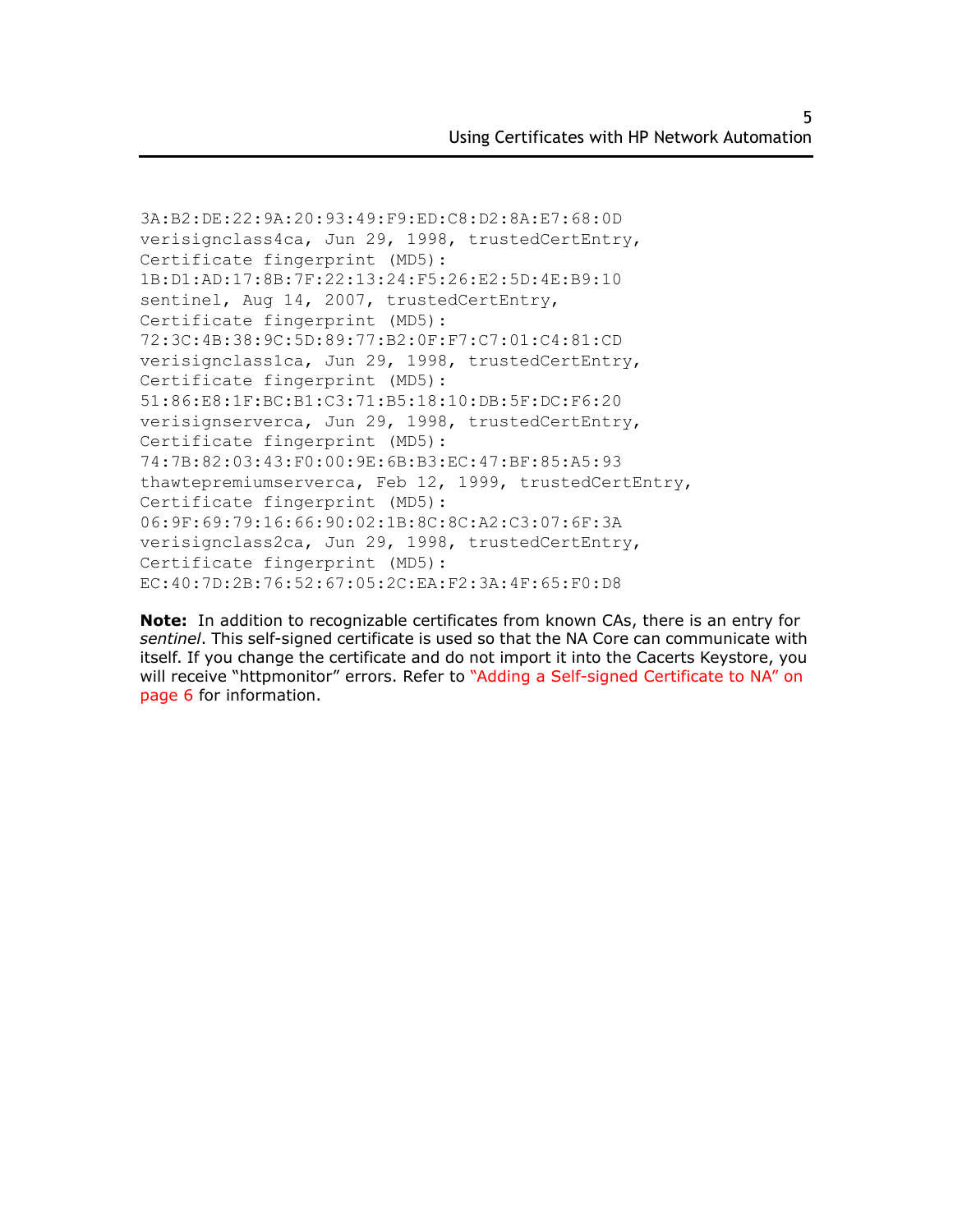## <span id="page-5-0"></span>Adding a Self-signed Certificate to NA

To add a self-signed certificate to NA, do the following:

1. Use the Keytool Utility to initiate the certificate creation process, for example:

```
[root@hostname root]# keytool -genkey -keyalg RSA -keysize 
1024 -validity 3650 -alias mycert -keystore <install-dir>/
server/ext/jboss/server/default/conf/NA.keystore
```
**Note:** You will need to change the mycert alias to something meaningful to you. This is the name under which the certificate will be stored and displayed in the Keystore. You can also change the algorithm, size, and validity values, or run the Keytool Utility with no arguments, to see the full list of options.

- 2. Keytool prompts you for the Keystore password. Enter the Keystore password. The Certificate Setup Wizard opens. Enter the appropriate values for the remaining options.
- 3. When prompted to confirm the values, for example,

```
Is CN=hostname, OU=someOU, O=someORG, L=someCITY, 
ST=someSTATE, C=AB correct? [no]:
```
type yes and press Enter.

- 4. Type a password for the certificate or press Enter to keep the password the same as the Keystore password.
- 5. Export the newly created certificate to a file. Type the NA Keystore password when prompted, for example:

```
keytool -export -alias mycert -file mycert.cer -keystore 
<install-dir>/server/ext/jboss/server/default/conf/
NA.keystore
Enter keystore password:
Certificate stored in file <mycert.cer>
```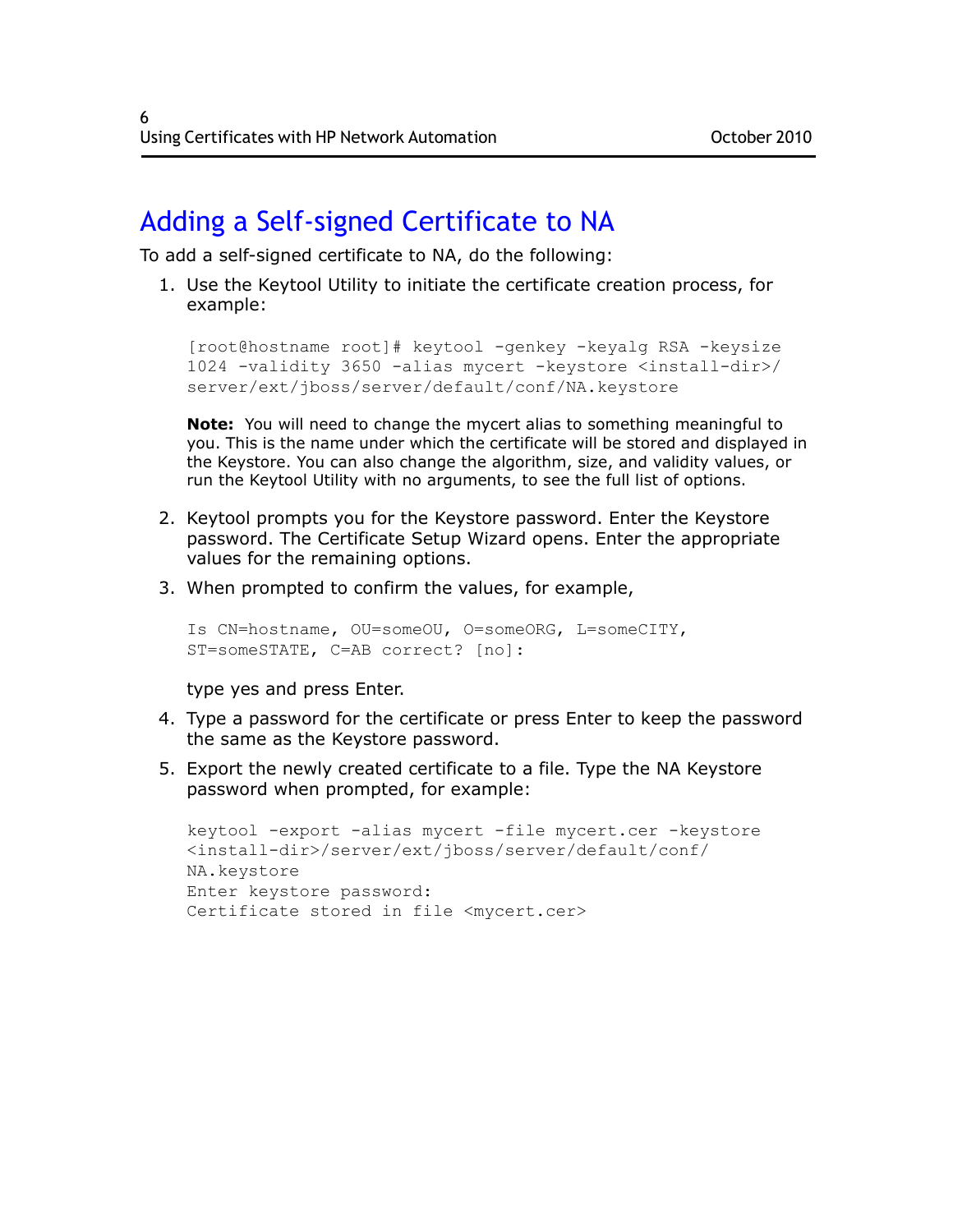### 6. Import the certificate into the Cacerts Keystore, for example:

[root@hostname root]# keytool -import -file mycert.cer -alias mycert -keystore <install-dir>/jre/lib/security/cacerts Enter keystore password: Owner: CN=hostname, OU=someOU, O=someORG, L=someCITY, ST=someSTATE, C=AB Issuer: CN=hostname, OU=someOU, O=someORG, L=someCITY, ST=someSTATE, C=AB Serial number: 4833f371 Valid from: Wed May 21 06:03:29 EDT 2008 until: Sat May 19 06:03:29 EDT 2018 Certificate fingerprints: MD5: E8:C3:B4:B9:38:C3:52:FC:93:EA:8B:02:53:46:87:A1 SHA<sub>1</sub>: 6C:B4:B7:0E:AE:D6:EF:B4:EE:2F:F3:2D:B1:1E:1C:3B:F2:D8:ED:33 Signature algorithm name: SHA1withRSA Version: 3 Trust this certificate? [no]: yes Certificate was added to keystore

**Note:** The password requested here is the import password for the Cacerts Keystore, "changeit".

7. Restart the NA Core services.

**Note:** Your Web browser could issue a warning message regarding the validity of the certificate. This is because the certificate has been signed by a CA, but is not in the Web browser's trusted list. Follow the instructions in your Web browser to add the certificate to its store.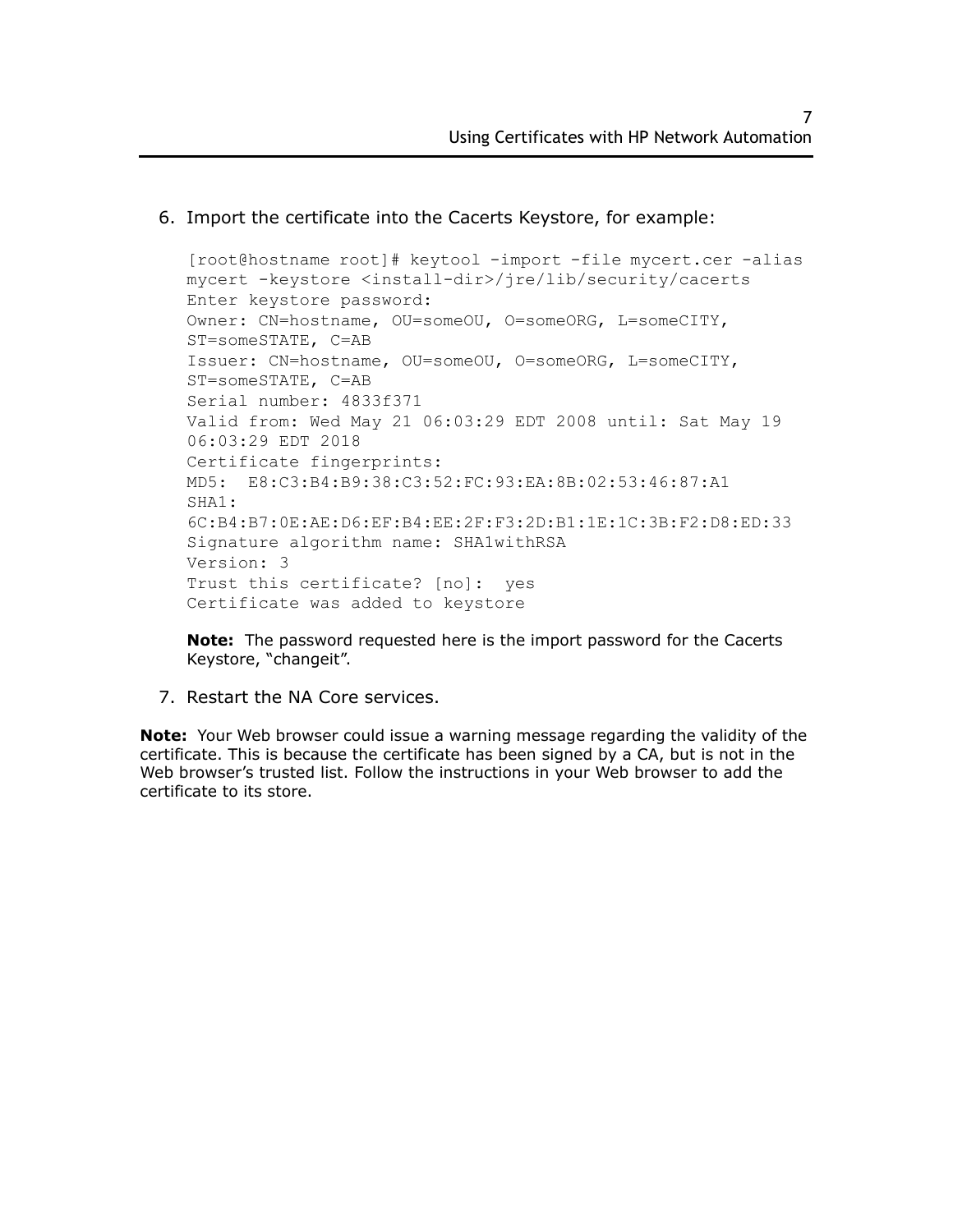## <span id="page-7-0"></span>Adding a CA-signed Certificate

There are several ways to add a CA-signed certificate into an NA Core server. They are dependent on the way in which your CA accepts requests for and provides certificates. You can:

• Create a server cert with the hostname of the NA server, for example:

```
keytool -genkey -dname cn=na1.zso.hp.com -validity 365 -
keystore tmpks -keypass tmppass -storepass somethingcool
```
• Create a Certificate Signing Request (CSR) from the server cert, for example:

```
keytool -certreq -file na1.csr -keystore tmpks -keypass 
tmppass -storepass somethingcool
```
• Obtain a signed server cert from your CA. This requires the CA private key. Ask your CA administrator for a signed server cert. Note that there might be an internal site where you can obtain a server cert signed.

**Note:** If you do have the CA private key, you can sign the CSR using *openssl*. If you are on Linux, you might already have *openssl* installed, or can install it easily (run *yum install openssl*). If you are on Windows, you can use this Windows installer.

The following is an example of the signing command:

```
openssl x509 -req -days 365 -in na1.csr -out server.crt -CA ca.crt 
-CAkey ca.key -CAcreateserial
```
This creates a signed server certificate in x509 format. The Tomcat servlet engine used in NA does not support x509 format. As a result, the certificate needs to be converted into JKS, PKCS11, or PKCS12 format. This can be done with *openssl*, for example:

```
openssl pkcs12 -export -in server.crt -inkey ca.key \
   -out server.p12 -name tomcat -CAfile myCA.crt \
   -caname root -chain
```